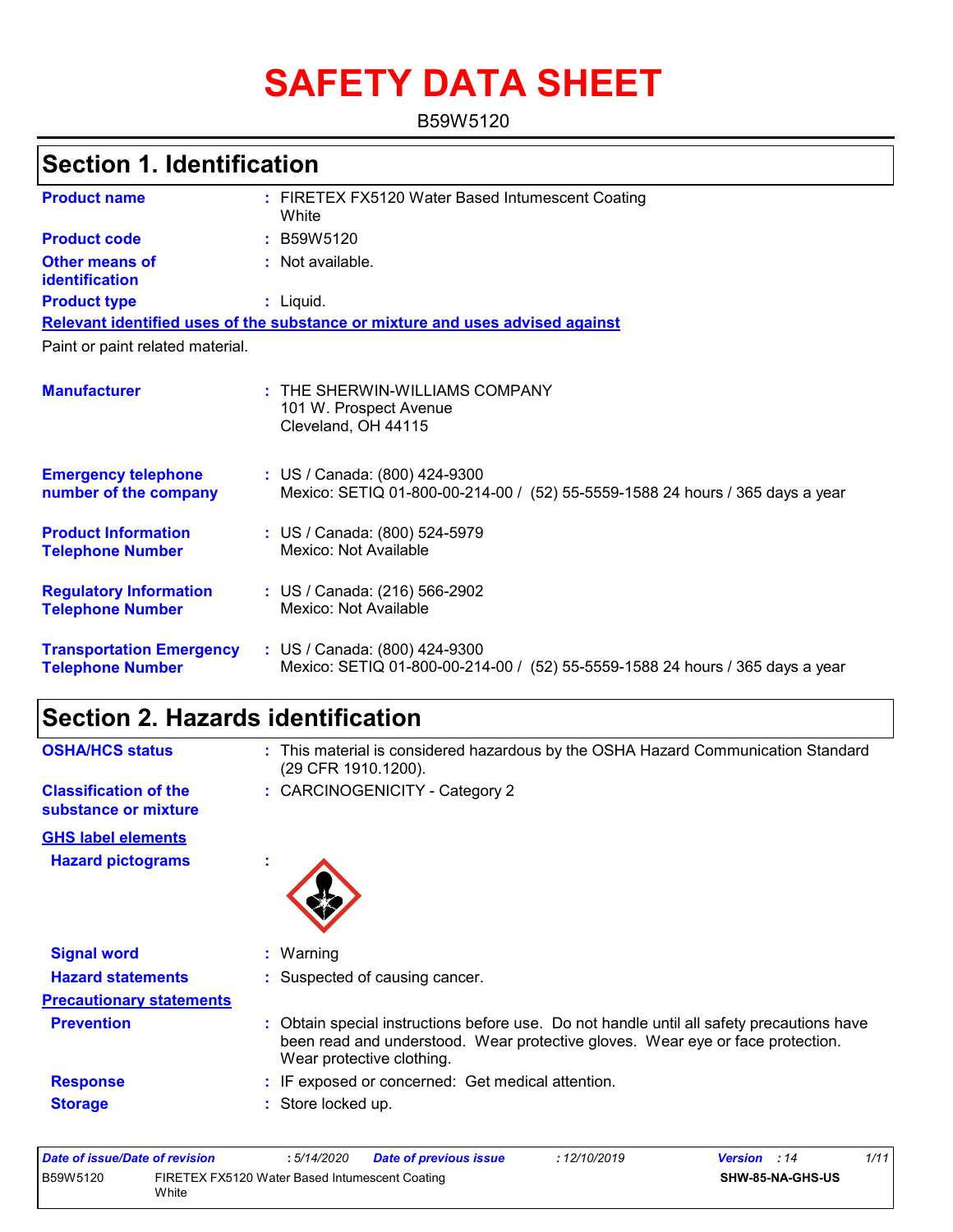# **Section 2. Hazards identification**

| <b>Disposal</b>                            | : Dispose of contents and container in accordance with all local, regional, national and<br>international regulations.                                              |
|--------------------------------------------|---------------------------------------------------------------------------------------------------------------------------------------------------------------------|
| <b>Supplemental label</b><br>elements      | WARNING: This product contains chemicals known to the State of California to cause<br>cancer and birth defects or other reproductive harm. FOR INDUSTRIAL USE ONLY. |
|                                            | Please refer to the SDS for additional information. Keep out of reach of children. Do not<br>transfer contents to other containers for storage.                     |
| <b>Hazards not otherwise</b><br>classified | : None known.                                                                                                                                                       |

# **Section 3. Composition/information on ingredients**

### **Substance/mixture**

**:** Not available. **:** Mixture

#### **Other means of identification**

### **CAS number/other identifiers**

| <b>Ingredient name</b>        | % by weight | <b>CAS number</b> |
|-------------------------------|-------------|-------------------|
| 1,3,5-Triazine-2,4,6-triamine | I≥10 - ≤25  | 108-78-1          |
| Pentaerythritol               | l≤10        | 115-77-5          |
| Titanium Dioxide              | $≤10$       | 13463-67-7        |
| Silicate Fibers               | 5≥ا         | 287922-11-6       |

Any concentration shown as a range is to protect confidentiality or is due to batch variation.

**There are no additional ingredients present which, within the current knowledge of the supplier and in the concentrations applicable, are classified as hazardous to health and hence require reporting in this section.**

**Occupational exposure limits, if available, are listed in Section 8.**

# **Section 4. First aid measures**

| <b>Description of necessary first aid measures</b> |                                                                                                                                                                                                                                                                                                                                                                                                                                                                                                                                                                                                                                                                                                                                                                           |
|----------------------------------------------------|---------------------------------------------------------------------------------------------------------------------------------------------------------------------------------------------------------------------------------------------------------------------------------------------------------------------------------------------------------------------------------------------------------------------------------------------------------------------------------------------------------------------------------------------------------------------------------------------------------------------------------------------------------------------------------------------------------------------------------------------------------------------------|
| <b>Eye contact</b>                                 | : Immediately flush eyes with plenty of water, occasionally lifting the upper and lower<br>eyelids. Check for and remove any contact lenses. Continue to rinse for at least 10<br>minutes. Get medical attention.                                                                                                                                                                                                                                                                                                                                                                                                                                                                                                                                                         |
| <b>Inhalation</b>                                  | : Remove victim to fresh air and keep at rest in a position comfortable for breathing. If<br>not breathing, if breathing is irregular or if respiratory arrest occurs, provide artificial<br>respiration or oxygen by trained personnel. It may be dangerous to the person providing<br>aid to give mouth-to-mouth resuscitation. Get medical attention. If unconscious, place<br>in recovery position and get medical attention immediately. Maintain an open airway.<br>Loosen tight clothing such as a collar, tie, belt or waistband. In case of inhalation of<br>decomposition products in a fire, symptoms may be delayed. The exposed person may<br>need to be kept under medical surveillance for 48 hours.                                                       |
| <b>Skin contact</b>                                | : Flush contaminated skin with plenty of water. Remove contaminated clothing and<br>shoes. Continue to rinse for at least 10 minutes. Get medical attention. Wash clothing<br>before reuse. Clean shoes thoroughly before reuse.                                                                                                                                                                                                                                                                                                                                                                                                                                                                                                                                          |
| <b>Ingestion</b>                                   | : Wash out mouth with water. Remove dentures if any. Remove victim to fresh air and<br>keep at rest in a position comfortable for breathing. If material has been swallowed and<br>the exposed person is conscious, give small quantities of water to drink. Stop if the<br>exposed person feels sick as vomiting may be dangerous. Do not induce vomiting<br>unless directed to do so by medical personnel. If vomiting occurs, the head should be<br>kept low so that vomit does not enter the lungs. Get medical attention. Never give<br>anything by mouth to an unconscious person. If unconscious, place in recovery position<br>and get medical attention immediately. Maintain an open airway. Loosen tight clothing<br>such as a collar, tie, belt or waistband. |

#### **Most important symptoms/effects, acute and delayed**

| Date of issue/Date of revision |                                                         | : 5/14/2020 | <b>Date of previous issue</b> | : 12/10/2019 | <b>Version</b> : 14 |                         | 2/11 |
|--------------------------------|---------------------------------------------------------|-------------|-------------------------------|--------------|---------------------|-------------------------|------|
| B59W5120                       | FIRETEX FX5120 Water Based Intumescent Coating<br>White |             |                               |              |                     | <b>SHW-85-NA-GHS-US</b> |      |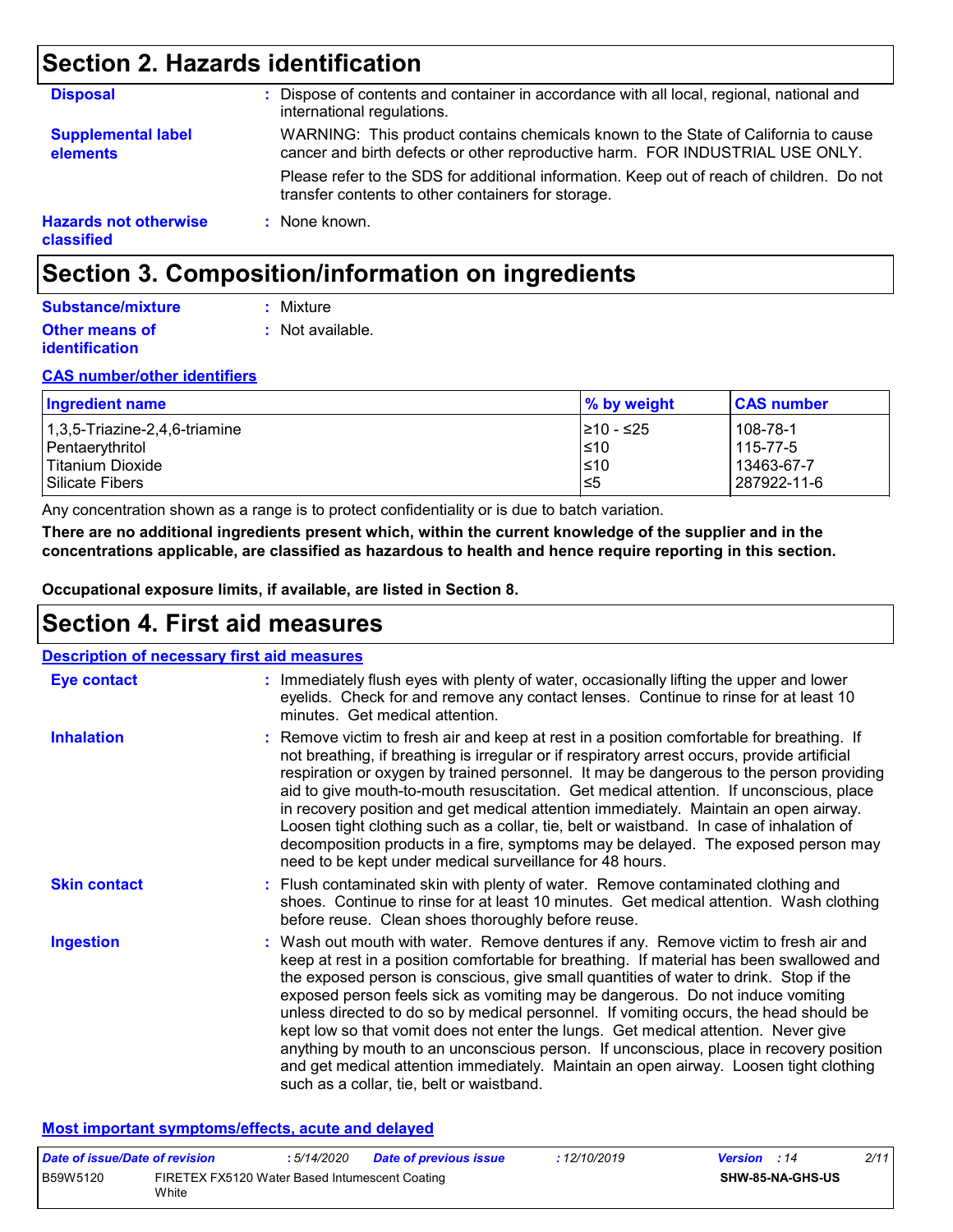# **Section 4. First aid measures**

| <b>Potential acute health effects</b> |                                                                                                                                                                               |  |
|---------------------------------------|-------------------------------------------------------------------------------------------------------------------------------------------------------------------------------|--|
| Eye contact                           | : No known significant effects or critical hazards.                                                                                                                           |  |
| <b>Inhalation</b>                     | : No known significant effects or critical hazards.                                                                                                                           |  |
| <b>Skin contact</b>                   | : No known significant effects or critical hazards.                                                                                                                           |  |
| <b>Ingestion</b>                      | : No known significant effects or critical hazards.                                                                                                                           |  |
| <b>Over-exposure signs/symptoms</b>   |                                                                                                                                                                               |  |
| <b>Eye contact</b>                    | : No specific data.                                                                                                                                                           |  |
| <b>Inhalation</b>                     | : No specific data.                                                                                                                                                           |  |
| <b>Skin contact</b>                   | : No specific data.                                                                                                                                                           |  |
| <b>Ingestion</b>                      | : No specific data.                                                                                                                                                           |  |
|                                       | Indication of immediate medical attention and special treatment needed, if necessary                                                                                          |  |
| <b>Notes to physician</b>             | : In case of inhalation of decomposition products in a fire, symptoms may be delayed.<br>The exposed person may need to be kept under medical surveillance for 48 hours.      |  |
| <b>Specific treatments</b>            | : No specific treatment.                                                                                                                                                      |  |
| <b>Protection of first-aiders</b>     | : No action shall be taken involving any personal risk or without suitable training. It may<br>be dangerous to the person providing aid to give mouth-to-mouth resuscitation. |  |

### **See toxicological information (Section 11)**

# **Section 5. Fire-fighting measures**

| <b>Extinguishing media</b>                               |                                                                                                                                                                                                     |
|----------------------------------------------------------|-----------------------------------------------------------------------------------------------------------------------------------------------------------------------------------------------------|
| <b>Suitable extinguishing</b><br>media                   | : Use an extinguishing agent suitable for the surrounding fire.                                                                                                                                     |
| <b>Unsuitable extinguishing</b><br>media                 | : None known.                                                                                                                                                                                       |
| <b>Specific hazards arising</b><br>from the chemical     | : In a fire or if heated, a pressure increase will occur and the container may burst.                                                                                                               |
| <b>Hazardous thermal</b><br>decomposition products       | Decomposition products may include the following materials:<br>carbon dioxide<br>carbon monoxide<br>nitrogen oxides<br>metal oxide/oxides                                                           |
| <b>Special protective actions</b><br>for fire-fighters   | : Promptly isolate the scene by removing all persons from the vicinity of the incident if<br>there is a fire. No action shall be taken involving any personal risk or without suitable<br>training. |
| <b>Special protective</b><br>equipment for fire-fighters | Fire-fighters should wear appropriate protective equipment and self-contained breathing<br>apparatus (SCBA) with a full face-piece operated in positive pressure mode.                              |

### **Section 6. Accidental release measures**

**Personal precautions, protective equipment and emergency procedures**

| No action shall be taken involving any personal risk or without suitable training.      |
|-----------------------------------------------------------------------------------------|
| Evacuate surrounding areas. Keep unnecessary and unprotected personnel from             |
| entering. Do not touch or walk through spilled material. Avoid breathing vapor or mist. |
| Provide adequate ventilation. Wear appropriate respirator when ventilation is           |
| inadequate. Put on appropriate personal protective equipment.                           |
|                                                                                         |

| Date of issue/Date of revision |                                                         | : 5/14/2020 | <b>Date of previous issue</b> | : 12/10/2019 | <b>Version</b> : 14     | 3/11 |
|--------------------------------|---------------------------------------------------------|-------------|-------------------------------|--------------|-------------------------|------|
| B59W5120                       | FIRETEX FX5120 Water Based Intumescent Coating<br>White |             |                               |              | <b>SHW-85-NA-GHS-US</b> |      |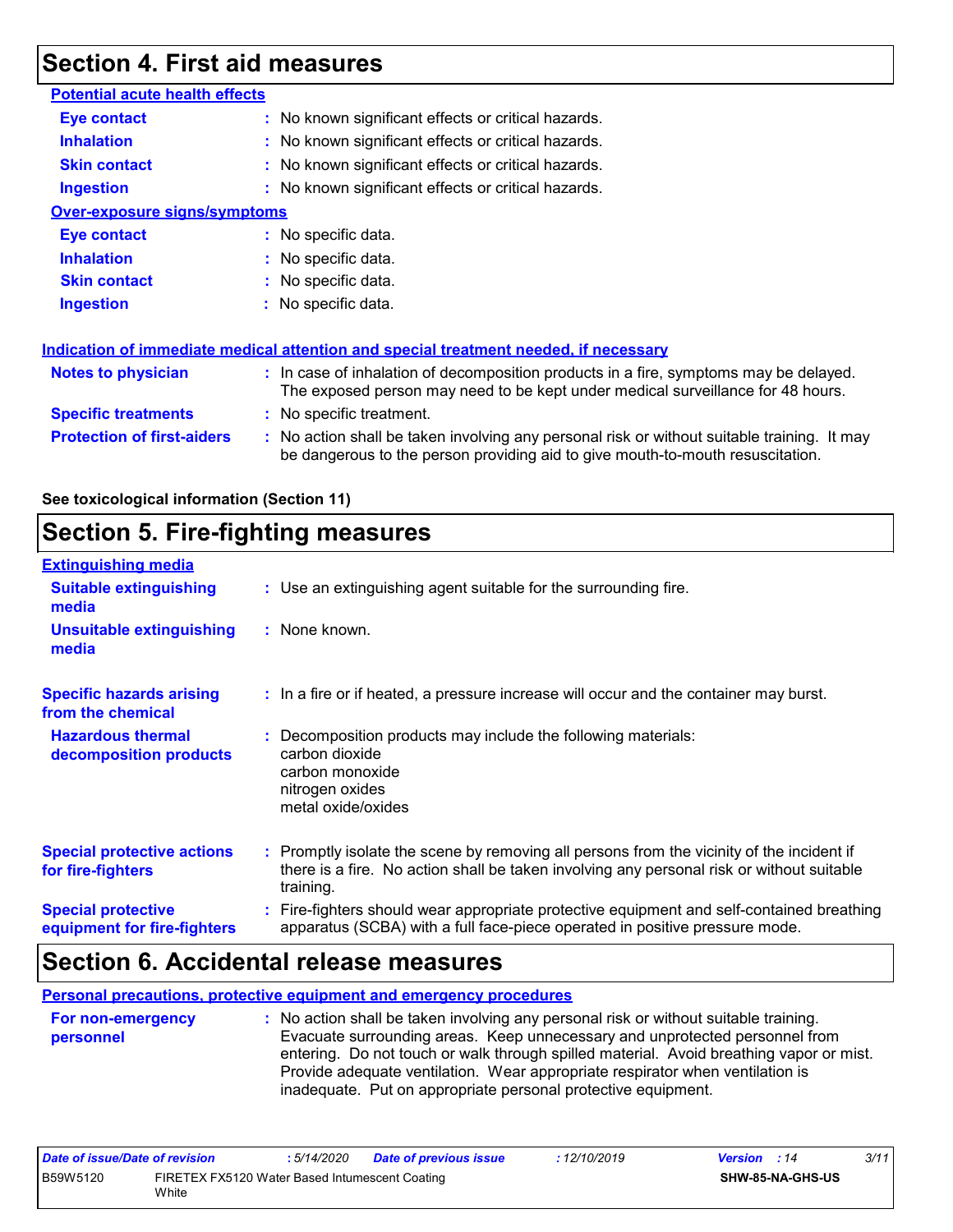### **Section 6. Accidental release measures**

| For emergency responders                                     | If specialized clothing is required to deal with the spillage, take note of any information in<br>Section 8 on suitable and unsuitable materials. See also the information in "For non-<br>emergency personnel".                                                                                                                                                                                                                                                                                                                                                                                                                                                                                             |
|--------------------------------------------------------------|--------------------------------------------------------------------------------------------------------------------------------------------------------------------------------------------------------------------------------------------------------------------------------------------------------------------------------------------------------------------------------------------------------------------------------------------------------------------------------------------------------------------------------------------------------------------------------------------------------------------------------------------------------------------------------------------------------------|
| <b>Environmental precautions</b>                             | : Avoid dispersal of spilled material and runoff and contact with soil, waterways, drains<br>and sewers. Inform the relevant authorities if the product has caused environmental<br>pollution (sewers, waterways, soil or air).                                                                                                                                                                                                                                                                                                                                                                                                                                                                              |
| <b>Methods and materials for containment and cleaning up</b> |                                                                                                                                                                                                                                                                                                                                                                                                                                                                                                                                                                                                                                                                                                              |
| <b>Small spill</b>                                           | : Stop leak if without risk. Move containers from spill area. Dilute with water and mop up<br>if water-soluble. Alternatively, or if water-insoluble, absorb with an inert dry material and<br>place in an appropriate waste disposal container. Dispose of via a licensed waste<br>disposal contractor.                                                                                                                                                                                                                                                                                                                                                                                                     |
| Large spill                                                  | : Stop leak if without risk. Move containers from spill area. Approach release from<br>upwind. Prevent entry into sewers, water courses, basements or confined areas. Wash<br>spillages into an effluent treatment plant or proceed as follows. Contain and collect<br>spillage with non-combustible, absorbent material e.g. sand, earth, vermiculite or<br>diatomaceous earth and place in container for disposal according to local regulations<br>(see Section 13). Dispose of via a licensed waste disposal contractor. Contaminated<br>absorbent material may pose the same hazard as the spilled product. Note: see<br>Section 1 for emergency contact information and Section 13 for waste disposal. |

# **Section 7. Handling and storage**

#### **Precautions for safe handling**

| <b>Protective measures</b>                                                       | : Put on appropriate personal protective equipment (see Section 8). Avoid exposure -<br>obtain special instructions before use. Do not handle until all safety precautions have<br>been read and understood. Do not get in eyes or on skin or clothing. Do not ingest.<br>Avoid breathing vapor or mist. If during normal use the material presents a respiratory<br>hazard, use only with adequate ventilation or wear appropriate respirator. Keep in the<br>original container or an approved alternative made from a compatible material, kept<br>tightly closed when not in use. Empty containers retain product residue and can be<br>hazardous. Do not reuse container. |
|----------------------------------------------------------------------------------|--------------------------------------------------------------------------------------------------------------------------------------------------------------------------------------------------------------------------------------------------------------------------------------------------------------------------------------------------------------------------------------------------------------------------------------------------------------------------------------------------------------------------------------------------------------------------------------------------------------------------------------------------------------------------------|
| <b>Advice on general</b><br>occupational hygiene                                 | : Eating, drinking and smoking should be prohibited in areas where this material is<br>handled, stored and processed. Workers should wash hands and face before eating,<br>drinking and smoking. Remove contaminated clothing and protective equipment before<br>entering eating areas. See also Section 8 for additional information on hygiene<br>measures.                                                                                                                                                                                                                                                                                                                  |
| <b>Conditions for safe storage,</b><br>including any<br><b>incompatibilities</b> | Store in accordance with local regulations. Store in original container protected from<br>direct sunlight in a dry, cool and well-ventilated area, away from incompatible materials<br>(see Section 10) and food and drink. Store locked up. Keep container tightly closed<br>and sealed until ready for use. Containers that have been opened must be carefully<br>resealed and kept upright to prevent leakage. Do not store in unlabeled containers.<br>Use appropriate containment to avoid environmental contamination. See Section 10 for<br>incompatible materials before handling or use.                                                                              |

# **Section 8. Exposure controls/personal protection**

**Control parameters**

**Occupational exposure limits (OSHA United States)**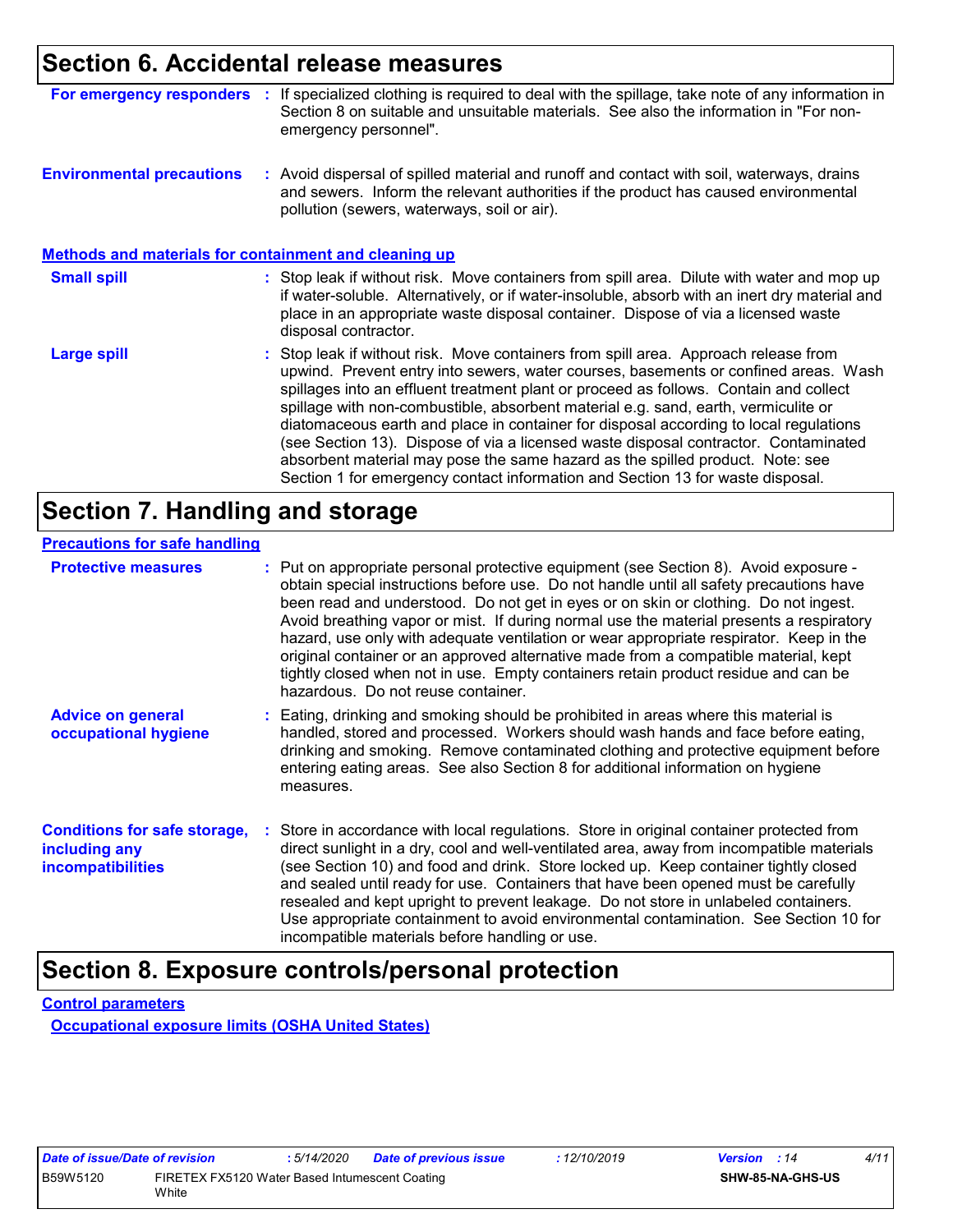# **Section 8. Exposure controls/personal protection**

| <b>Ingredient name</b>        | CAS#        | <b>Exposure limits</b>                                                                                                                                                                                                                                                                                                                                                                    |
|-------------------------------|-------------|-------------------------------------------------------------------------------------------------------------------------------------------------------------------------------------------------------------------------------------------------------------------------------------------------------------------------------------------------------------------------------------------|
| 1,3,5-Triazine-2,4,6-triamine | 108-78-1    | AIHA WEEL (United States, 7/2018).<br>TWA: $3 \text{ mg/m}^3$ 8 hours.                                                                                                                                                                                                                                                                                                                    |
| Pentaerythritol               | 115-77-5    | ACGIH TLV (United States, 3/2019).<br>TWA: 10 $mg/m3$ 8 hours.<br>NIOSH REL (United States, 10/2016).<br>TWA: 5 mg/m <sup>3</sup> 10 hours. Form: Respirable<br>fraction<br>TWA: 10 mg/m <sup>3</sup> 10 hours. Form: Total<br>OSHA PEL (United States, 5/2018).<br>TWA: 5 mg/m <sup>3</sup> 8 hours. Form: Respirable<br>fraction<br>TWA: 15 mg/m <sup>3</sup> 8 hours. Form: Total dust |
| Titanium Dioxide              | 13463-67-7  | <b>ACGIH TLV (United States, 3/2019).</b><br>TWA: 10 mg/m <sup>3</sup> 8 hours.<br>OSHA PEL (United States, 5/2018).<br>TWA: 15 mg/m <sup>3</sup> 8 hours. Form: Total dust                                                                                                                                                                                                               |
| Silicate Fibers               | 287922-11-6 | ACGIH TLV (United States, 3/2019).<br>TWA: 1 mg/m <sup>3</sup> 8 hours. Form: Respirable<br>fraction                                                                                                                                                                                                                                                                                      |

#### **Occupational exposure limits (Canada)**

| <b>Ingredient name</b> | CAS#       | <b>Exposure limits</b>                                                                                                                                                                                                                                                                                                                                                                                                                                                                                                                                                                                |
|------------------------|------------|-------------------------------------------------------------------------------------------------------------------------------------------------------------------------------------------------------------------------------------------------------------------------------------------------------------------------------------------------------------------------------------------------------------------------------------------------------------------------------------------------------------------------------------------------------------------------------------------------------|
| Isomelamine            | 108-78-1   | AIHA WEEL (United States, 7/2018).<br>TWA: $3 \text{ mg/m}^3$ 8 hours.                                                                                                                                                                                                                                                                                                                                                                                                                                                                                                                                |
| Titanium dioxide       | 13463-67-7 | <b>CA British Columbia Provincial (Canada,</b><br>5/2019).<br>TWA: 3 mg/m <sup>3</sup> 8 hours. Form: Respirable<br>dust<br>TWA: 10 mg/m <sup>3</sup> 8 hours. Form: Total dust<br>CA Quebec Provincial (Canada, 1/2014).<br>TWAEV: 10 mg/m <sup>3</sup> 8 hours. Form: Total dust.<br>CA Alberta Provincial (Canada, 6/2018).<br>8 hrs OEL: 10 mg/m <sup>3</sup> 8 hours.<br>CA Ontario Provincial (Canada, 1/2018).<br>TWA: 10 mg/m <sup>3</sup> 8 hours.<br><b>CA Saskatchewan Provincial (Canada,</b><br>7/2013).<br>STEL: 20 mg/m <sup>3</sup> 15 minutes.<br>TWA: 10 mg/m <sup>3</sup> 8 hours. |

#### **Occupational exposure limits (Mexico)**

|       | CAS# | <b>Exposure limits</b> |
|-------|------|------------------------|
| None. |      |                        |

#### **Appropriate engineering controls**

**:** If user operations generate dust, fumes, gas, vapor or mist, use process enclosures, local exhaust ventilation or other engineering controls to keep worker exposure to airborne contaminants below any recommended or statutory limits.

#### **Environmental exposure controls**

Emissions from ventilation or work process equipment should be checked to ensure **:** they comply with the requirements of environmental protection legislation. In some cases, fume scrubbers, filters or engineering modifications to the process equipment will be necessary to reduce emissions to acceptable levels.

#### **Individual protection measures**

| Date of issue/Date of revision |                                                         | : 5/14/2020 | <b>Date of previous issue</b> | : 12/10/2019 | <b>Version</b> : 14 |                         | 5/11 |
|--------------------------------|---------------------------------------------------------|-------------|-------------------------------|--------------|---------------------|-------------------------|------|
| B59W5120                       | FIRETEX FX5120 Water Based Intumescent Coating<br>White |             |                               |              |                     | <b>SHW-85-NA-GHS-US</b> |      |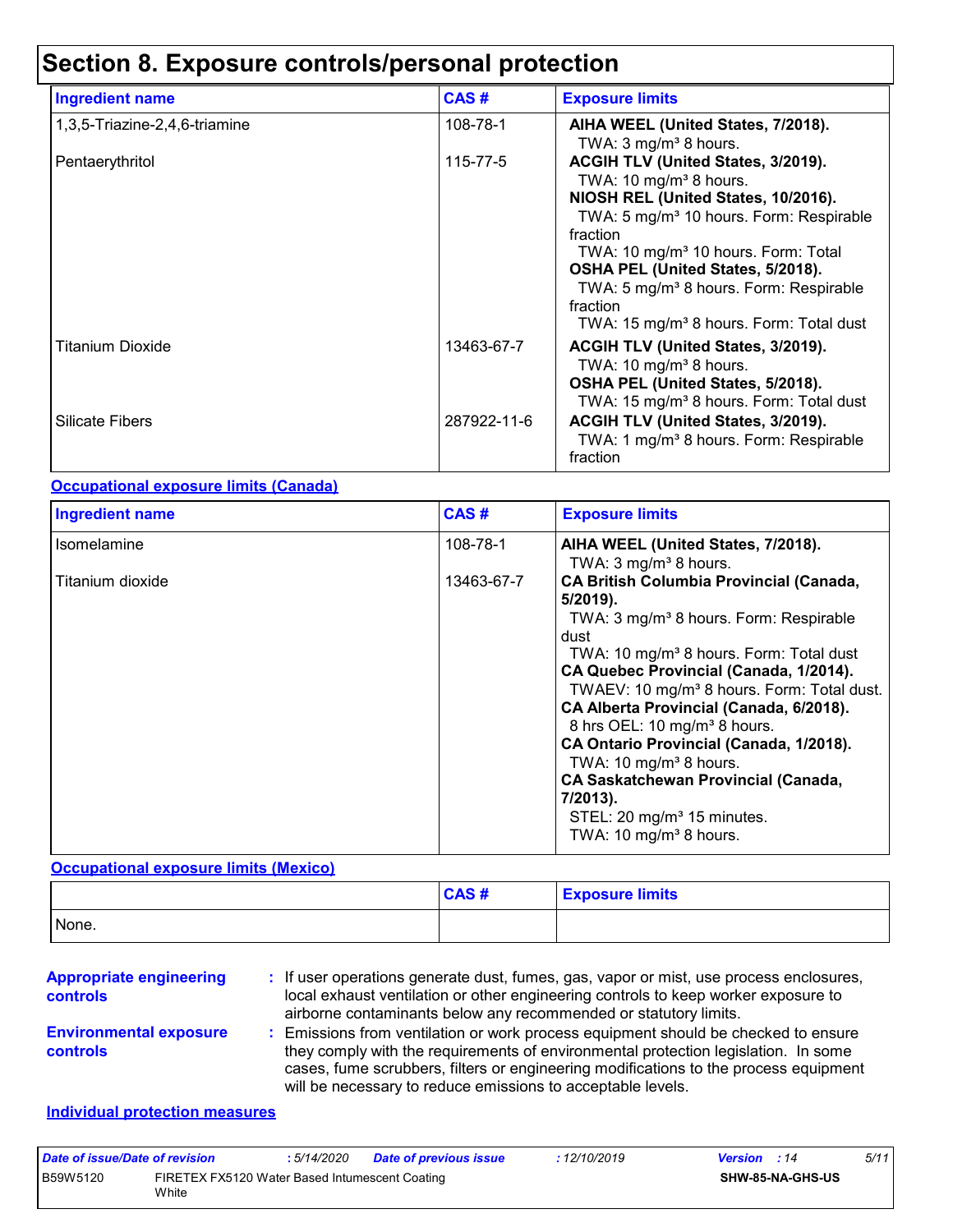# **Section 8. Exposure controls/personal protection**

| <b>Hygiene measures</b>       | : Wash hands, forearms and face thoroughly after handling chemical products, before<br>eating, smoking and using the lavatory and at the end of the working period.<br>Appropriate techniques should be used to remove potentially contaminated clothing.<br>Wash contaminated clothing before reusing. Ensure that eyewash stations and safety<br>showers are close to the workstation location.                                                                                                                                                                                                                      |
|-------------------------------|------------------------------------------------------------------------------------------------------------------------------------------------------------------------------------------------------------------------------------------------------------------------------------------------------------------------------------------------------------------------------------------------------------------------------------------------------------------------------------------------------------------------------------------------------------------------------------------------------------------------|
| <b>Eye/face protection</b>    | : Safety eyewear complying with an approved standard should be used when a risk<br>assessment indicates this is necessary to avoid exposure to liquid splashes, mists,<br>gases or dusts. If contact is possible, the following protection should be worn, unless<br>the assessment indicates a higher degree of protection: safety glasses with side-<br>shields.                                                                                                                                                                                                                                                     |
| <b>Skin protection</b>        |                                                                                                                                                                                                                                                                                                                                                                                                                                                                                                                                                                                                                        |
| <b>Hand protection</b>        | : Chemical-resistant, impervious gloves complying with an approved standard should be<br>worn at all times when handling chemical products if a risk assessment indicates this is<br>necessary. Considering the parameters specified by the glove manufacturer, check<br>during use that the gloves are still retaining their protective properties. It should be<br>noted that the time to breakthrough for any glove material may be different for different<br>glove manufacturers. In the case of mixtures, consisting of several substances, the<br>protection time of the gloves cannot be accurately estimated. |
| <b>Body protection</b>        | : Personal protective equipment for the body should be selected based on the task being<br>performed and the risks involved and should be approved by a specialist before<br>handling this product.                                                                                                                                                                                                                                                                                                                                                                                                                    |
| <b>Other skin protection</b>  | : Appropriate footwear and any additional skin protection measures should be selected<br>based on the task being performed and the risks involved and should be approved by a<br>specialist before handling this product.                                                                                                                                                                                                                                                                                                                                                                                              |
| <b>Respiratory protection</b> | : Based on the hazard and potential for exposure, select a respirator that meets the<br>appropriate standard or certification. Respirators must be used according to a<br>respiratory protection program to ensure proper fitting, training, and other important<br>aspects of use.                                                                                                                                                                                                                                                                                                                                    |

# **Section 9. Physical and chemical properties**

| <b>Appearance</b>                                 |                                                                                       |      |
|---------------------------------------------------|---------------------------------------------------------------------------------------|------|
| <b>Physical state</b>                             | : Liquid.                                                                             |      |
| <b>Color</b>                                      | : Not available.                                                                      |      |
| Odor                                              | : Not available.                                                                      |      |
| <b>Odor threshold</b>                             | : Not available.                                                                      |      |
| pH                                                | : 5.3                                                                                 |      |
| <b>Melting point/freezing point</b>               | : Not available.                                                                      |      |
| <b>Boiling point/boiling range</b>                | : $100^{\circ}$ C (212 $^{\circ}$ F)                                                  |      |
| <b>Flash point</b>                                | : Closed cup: Not applicable.                                                         |      |
| <b>Evaporation rate</b>                           | $\therefore$ 0.09 (butyl acetate = 1)                                                 |      |
| <b>Flammability (solid, gas)</b>                  | : Not available.                                                                      |      |
| Lower and upper explosive<br>(flammable) limits   | : Not available.                                                                      |      |
| <b>Vapor pressure</b>                             | : 2.3 kPa (17.5 mm Hg) [at $20^{\circ}$ C]                                            |      |
| <b>Vapor density</b>                              | : 1 [Air = 1]                                                                         |      |
| <b>Relative density</b>                           | : 1.38                                                                                |      |
| <b>Solubility</b>                                 | : Not available.                                                                      |      |
| <b>Partition coefficient: n-</b><br>octanol/water | : Not available.                                                                      |      |
| <b>Auto-ignition temperature</b>                  | : Not available.                                                                      |      |
| <b>Decomposition temperature</b>                  | : Not available.                                                                      |      |
| Date of issue/Date of revision                    | :5/14/2020<br>: 12/10/2019<br><b>Date of previous issue</b><br><b>Version</b><br>: 14 | 6/11 |

| B59W5120 |
|----------|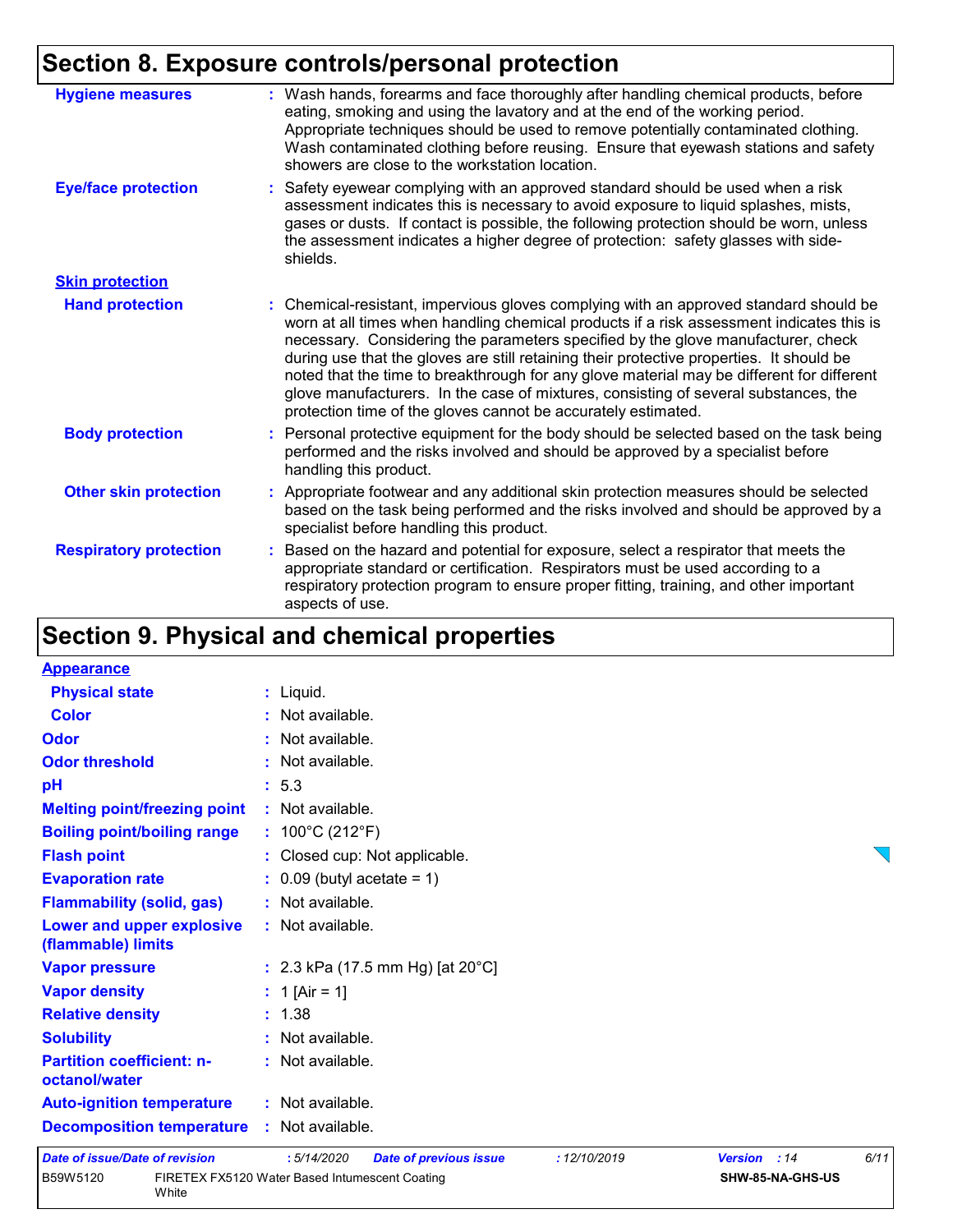|                                              | Section 9. Physical and chemical properties                                                  |  |
|----------------------------------------------|----------------------------------------------------------------------------------------------|--|
| <b>Viscosity</b>                             | Kinematic (40°C (104°F)): >0.205 cm <sup>2</sup> /s (>20.5 cSt)                              |  |
| <b>Molecular weight</b>                      | Not applicable.                                                                              |  |
| <b>Aerosol product</b>                       |                                                                                              |  |
| <b>Heat of combustion</b>                    | $: 0.281$ kJ/g                                                                               |  |
|                                              | <b>Section 10. Stability and reactivity</b>                                                  |  |
| <b>Reactivity</b>                            | : No specific test data related to reactivity available for this product or its ingredients. |  |
| <b>Chemical stability</b>                    | : The product is stable.                                                                     |  |
| <b>Possibility of hazardous</b><br>reactions | : Under normal conditions of storage and use, hazardous reactions will not occur.            |  |
| <b>Conditions to avoid</b>                   | : No specific data.                                                                          |  |
| <b>Incompatible materials</b>                | : No specific data.                                                                          |  |
|                                              |                                                                                              |  |

**Hazardous decomposition products** Under normal conditions of storage and use, hazardous decomposition products should **:** not be produced.

# **Section 11. Toxicological information**

### **Information on toxicological effects**

### **Acute toxicity**

| <b>Product/ingredient name</b>   | Result     | <b>Species</b> | <b>Dose</b> | <b>Exposure</b> |
|----------------------------------|------------|----------------|-------------|-----------------|
| $1,3,5$ -Triazine-2,4,6-triamine | ILD50 Oral | Rat            | 3161 mg/kg  |                 |
| Pentaerythritol                  | LD50 Oral  | Rat            | 18500 mg/kg |                 |

#### **Irritation/Corrosion**

| <b>Product/ingredient name</b> | <b>Result</b>        | <b>Species</b> | <b>Score</b> | <b>Exposure</b>               | <b>Observation</b> |
|--------------------------------|----------------------|----------------|--------------|-------------------------------|--------------------|
| 1,3,5-Triazine-2,4,6-triamine  | Eyes - Mild irritant | Rabbit         |              | 124 hours 500                 |                    |
| <b>Titanium Dioxide</b>        | Skin - Mild irritant | Human          |              | l mq<br>72 hours 300<br>lug l |                    |

### **Sensitization**

Not available.

### **Mutagenicity**

Not available.

### **Carcinogenicity**

Not available.

### **Classification**

| <b>Product/ingredient name</b>                                    | <b>OSHA</b> | <b>IARC</b> | <b>NTP</b> |
|-------------------------------------------------------------------|-------------|-------------|------------|
| $\vert$ 1,3,5-Triazine-2,4,6-triamine $\vert$<br>Titanium Dioxide |             | 2B<br>2B    |            |

### **Reproductive toxicity**

Not available.

#### **Teratogenicity**

| Date of issue/Date of revision                                      |  | : 5/14/2020 | <b>Date of previous issue</b> | : 12/10/2019     | <b>Version</b> : 14 | 7/11 |
|---------------------------------------------------------------------|--|-------------|-------------------------------|------------------|---------------------|------|
| B59W5120<br>FIRETEX FX5120 Water Based Intumescent Coating<br>White |  |             |                               | SHW-85-NA-GHS-US |                     |      |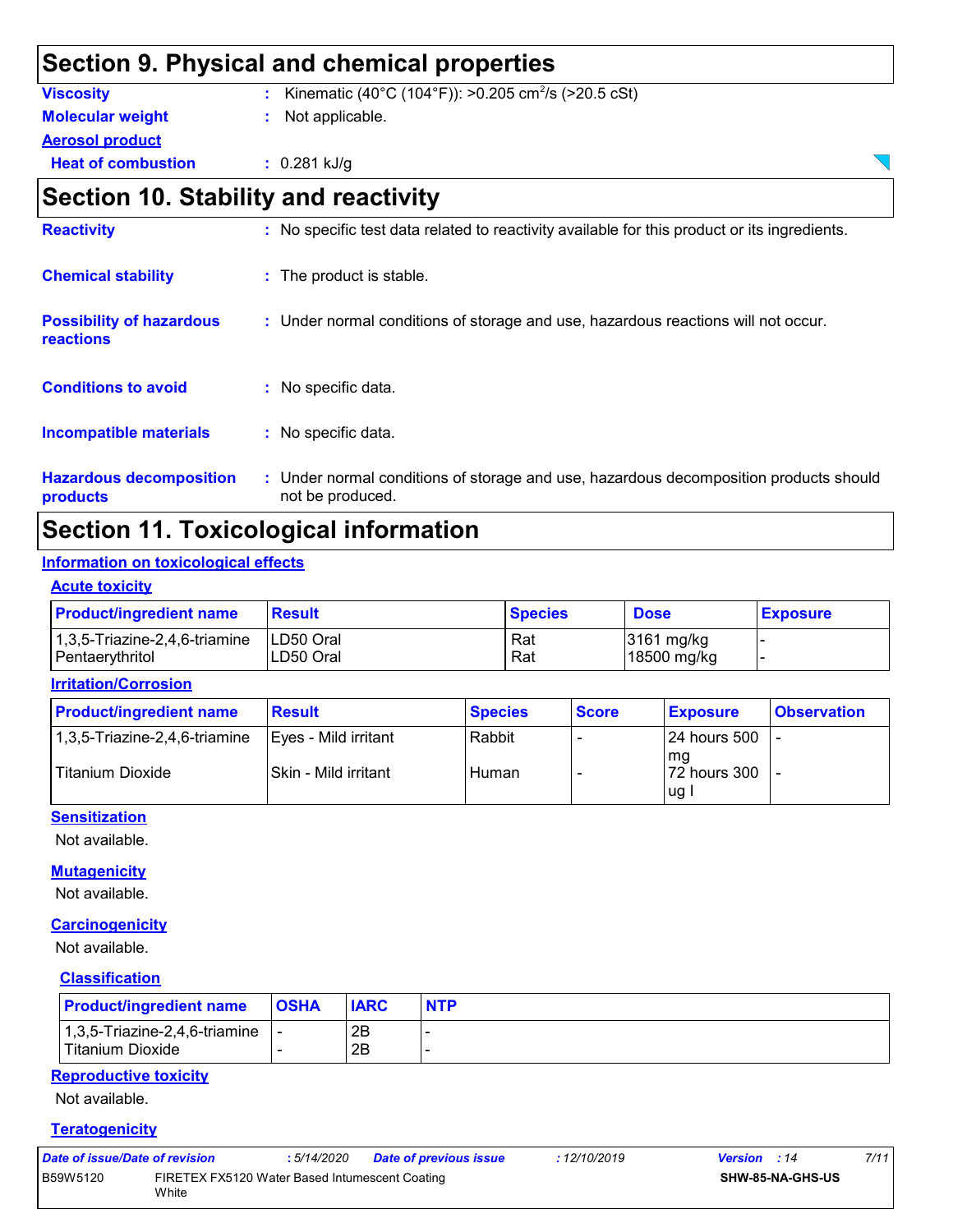# **Section 11. Toxicological information**

| Not available.                                            |                                                                                             |
|-----------------------------------------------------------|---------------------------------------------------------------------------------------------|
| <b>Specific target organ toxicity (single exposure)</b>   |                                                                                             |
| Not available.                                            |                                                                                             |
| <b>Specific target organ toxicity (repeated exposure)</b> |                                                                                             |
| Not available.                                            |                                                                                             |
|                                                           |                                                                                             |
| <b>Aspiration hazard</b><br>Not available.                |                                                                                             |
|                                                           |                                                                                             |
| <b>Information on the likely</b>                          | : Not available.                                                                            |
| routes of exposure                                        |                                                                                             |
| <b>Potential acute health effects</b>                     |                                                                                             |
| <b>Eye contact</b>                                        | : No known significant effects or critical hazards.                                         |
| <b>Inhalation</b>                                         | : No known significant effects or critical hazards.                                         |
| <b>Skin contact</b>                                       | : No known significant effects or critical hazards.                                         |
| <b>Ingestion</b>                                          | : No known significant effects or critical hazards.                                         |
|                                                           | <b>Symptoms related to the physical, chemical and toxicological characteristics</b>         |
| <b>Eye contact</b>                                        | : No specific data.                                                                         |
| <b>Inhalation</b>                                         | : No specific data.                                                                         |
| <b>Skin contact</b>                                       | : No specific data.                                                                         |
| <b>Ingestion</b>                                          | : No specific data.                                                                         |
|                                                           |                                                                                             |
|                                                           | Delayed and immediate effects and also chronic effects from short and long term exposure    |
| <b>Short term exposure</b>                                |                                                                                             |
| <b>Potential immediate</b><br>effects                     | : Not available.                                                                            |
| <b>Potential delayed effects</b>                          |                                                                                             |
|                                                           | : Not available.                                                                            |
| <b>Long term exposure</b>                                 |                                                                                             |
| <b>Potential immediate</b>                                | : Not available.                                                                            |
| effects                                                   |                                                                                             |
| <b>Potential delayed effects</b>                          | : Not available.                                                                            |
| <b>Potential chronic health effects</b>                   |                                                                                             |
| Not available.                                            |                                                                                             |
| <b>General</b>                                            | : No known significant effects or critical hazards.                                         |
| <b>Carcinogenicity</b>                                    | : Suspected of causing cancer. Risk of cancer depends on duration and level of<br>exposure. |
| <b>Mutagenicity</b>                                       | : No known significant effects or critical hazards.                                         |
| <b>Teratogenicity</b>                                     | : No known significant effects or critical hazards.                                         |
| <b>Developmental effects</b>                              | : No known significant effects or critical hazards.                                         |

### **Numerical measures of toxicity** Not available. **Acute toxicity estimates**

| Date of issue/Date of revision                             |  | : 5/14/2020 | <b>Date of previous issue</b> | : 12/10/2019 | <b>Version</b> : 14 | 8/11 |
|------------------------------------------------------------|--|-------------|-------------------------------|--------------|---------------------|------|
| B59W5120<br>FIRETEX FX5120 Water Based Intumescent Coating |  |             |                               |              | SHW-85-NA-GHS-US    |      |
| White                                                      |  |             |                               |              |                     |      |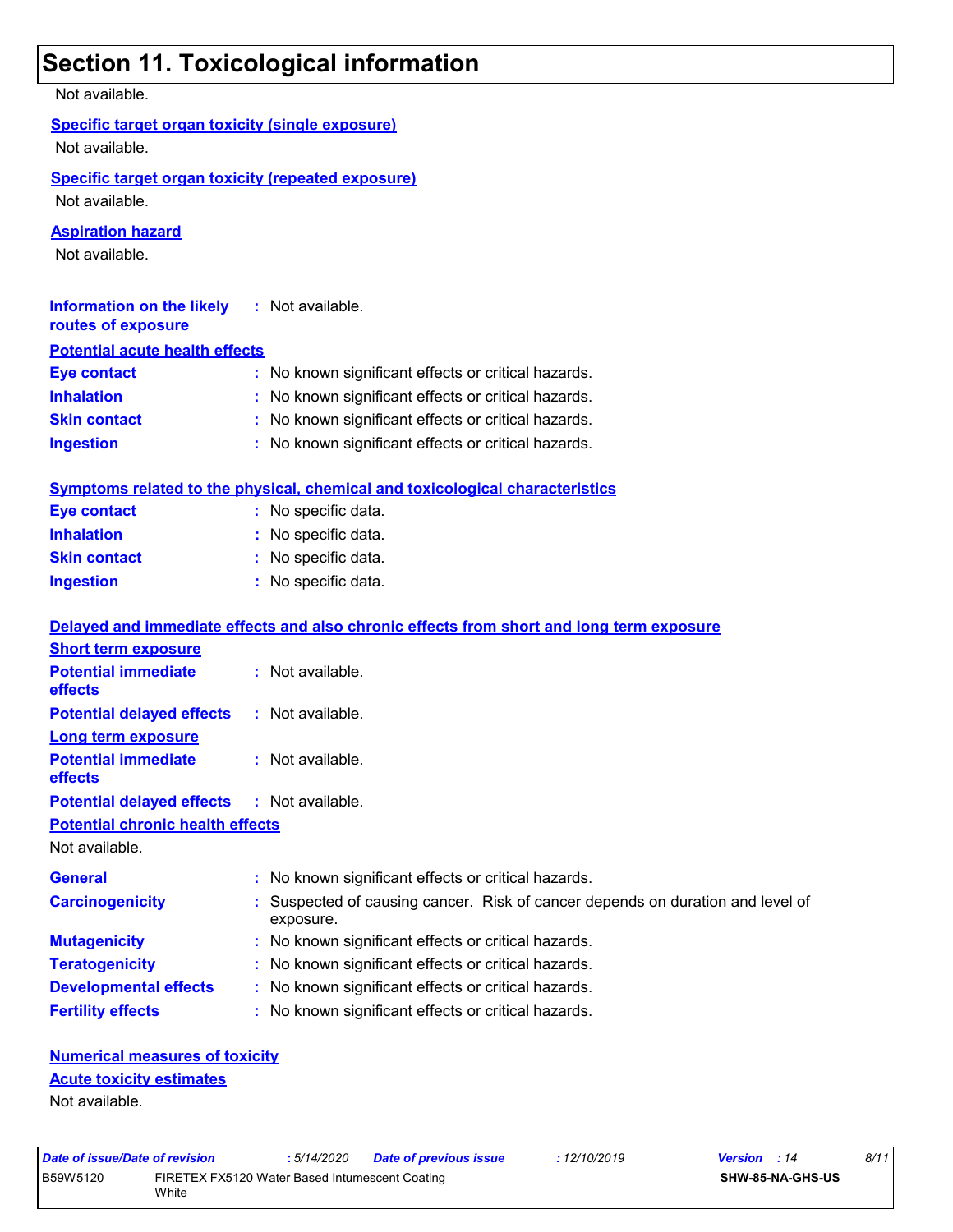# **Section 12. Ecological information**

### **Toxicity**

| <b>Product/ingredient name</b> | <b>Result</b>                         | <b>Species</b>               | <b>Exposure</b> |
|--------------------------------|---------------------------------------|------------------------------|-----------------|
| Pentaerythritol                | Acute EC50 33600000 µg/l Fresh water  | Daphnia - Daphnia magna      | 48 hours        |
| Titanium Dioxide               | Acute LC50 >1000000 µg/l Marine water | Fish - Fundulus heteroclitus | 196 hours       |

### **Persistence and degradability**

Not available.

### **Bioaccumulative potential**

| <b>Product/ingredient name</b>   | LogP <sub>ow</sub> | <b>BCF</b> | <b>Potential</b> |
|----------------------------------|--------------------|------------|------------------|
| $1,3,5$ -Triazine-2,4,6-triamine |                    | <3.8       | low              |
| Pentaerythritol                  |                    | 1.26       | low              |

### **Mobility in soil**

| <b>Soil/water partition</b> | : Not available. |
|-----------------------------|------------------|
| <b>coefficient (Koc)</b>    |                  |

**Other adverse effects** : No known significant effects or critical hazards.

# **Section 13. Disposal considerations**

The generation of waste should be avoided or minimized wherever possible. Disposal of this product, solutions and any by-products should at all times comply with the requirements of environmental protection and waste disposal legislation and any regional local authority requirements. Dispose of surplus and non-recyclable products via a licensed waste disposal contractor. Waste should not be disposed of untreated to the sewer unless fully compliant with the requirements of all authorities with jurisdiction. Waste packaging should be recycled. Incineration or landfill should only be considered when recycling is not feasible. This material and its container must be disposed of in a safe way. Care should be taken when handling emptied containers that have not been cleaned or rinsed out. Empty containers or liners may retain some product residues. Avoid dispersal of spilled material and runoff and contact with soil, waterways, drains and sewers. **Disposal methods :**

### **Section 14. Transport information**

|                                                     | <b>DOT</b><br><b>Classification</b>                          | <b>TDG</b><br><b>Classification</b> | <b>Mexico</b><br><b>Classification</b> | <b>IATA</b>    | <b>IMDG</b>                              |
|-----------------------------------------------------|--------------------------------------------------------------|-------------------------------------|----------------------------------------|----------------|------------------------------------------|
| <b>UN number</b>                                    | Not regulated.                                               | Not regulated.                      | Not regulated.                         | Not regulated. | Not regulated.                           |
| <b>UN proper</b><br>shipping name                   |                                                              | ٠                                   |                                        | -              |                                          |
| <b>Transport</b><br>hazard class(es)                |                                                              | $\overline{\phantom{0}}$            |                                        | -              |                                          |
| <b>Packing group</b>                                | $\overline{\phantom{0}}$                                     |                                     |                                        |                |                                          |
| Date of issue/Date of revision<br>B59W5120<br>White | :5/14/2020<br>FIRETEX FX5120 Water Based Intumescent Coating | <b>Date of previous issue</b>       | : 12/10/2019                           |                | 9/11<br>Version : 14<br>SHW-85-NA-GHS-US |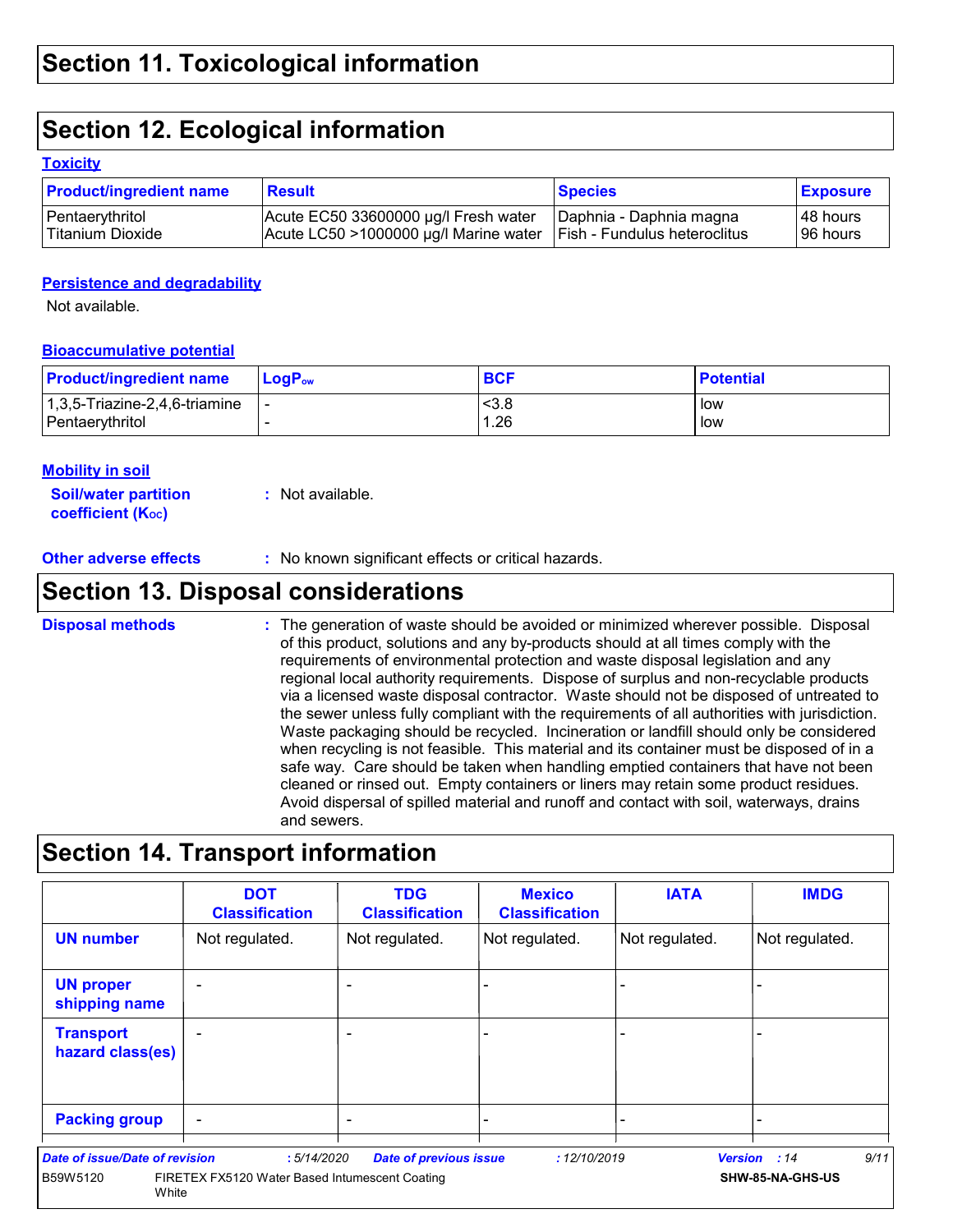|                                                                                        |     | <b>Section 14. Transport information</b>                                                                                                                                                                                                                                                                                                                                                             |                    |                |                                                                                                                                                                                                                                                                             |
|----------------------------------------------------------------------------------------|-----|------------------------------------------------------------------------------------------------------------------------------------------------------------------------------------------------------------------------------------------------------------------------------------------------------------------------------------------------------------------------------------------------------|--------------------|----------------|-----------------------------------------------------------------------------------------------------------------------------------------------------------------------------------------------------------------------------------------------------------------------------|
| <b>Environmental</b><br><b>hazards</b>                                                 | No. | No.                                                                                                                                                                                                                                                                                                                                                                                                  | No.                | No.            | No.                                                                                                                                                                                                                                                                         |
| <b>Additional</b><br><b>information</b>                                                |     |                                                                                                                                                                                                                                                                                                                                                                                                      |                    |                |                                                                                                                                                                                                                                                                             |
| <b>Special precautions for user :</b>                                                  |     | consider container sizes. The presence of a shipping description for a particular<br>mode of transport (sea, air, etc.), does not indicate that the product is packaged<br>of the person offering the product for transport. People loading and unloading<br>dangerous goods must be trained on all of the risks deriving from the substances<br>and on all actions in case of emergency situations. |                    |                | Multi-modal shipping descriptions are provided for informational purposes and do not<br>suitably for that mode of transport. All packaging must be reviewed for suitability prior<br>to shipment, and compliance with the applicable regulations is the sole responsibility |
| <b>Transport in bulk according</b><br>to Annex II of MARPOL and<br>the <b>IBC</b> Code |     | $:$ Not available.                                                                                                                                                                                                                                                                                                                                                                                   |                    |                |                                                                                                                                                                                                                                                                             |
|                                                                                        |     | <b>Proper shipping name</b>                                                                                                                                                                                                                                                                                                                                                                          | $:$ Not available. |                |                                                                                                                                                                                                                                                                             |
|                                                                                        |     | <b>Ship type</b>                                                                                                                                                                                                                                                                                                                                                                                     | ÷.                 | Not available. |                                                                                                                                                                                                                                                                             |
|                                                                                        |     |                                                                                                                                                                                                                                                                                                                                                                                                      |                    |                |                                                                                                                                                                                                                                                                             |

# **Section 15. Regulatory information**

### **SARA 313**

SARA 313 (40 CFR 372.45) supplier notification can be found on the Environmental Data Sheet.

### **California Prop. 65**

WARNING: This product contains chemicals known to the State of California to cause cancer and birth defects or other reproductive harm.

#### **International regulations**

| <b>International lists</b> | : Australia inventory (AICS): Not determined.                |
|----------------------------|--------------------------------------------------------------|
|                            | China inventory (IECSC): Not determined.                     |
|                            | Japan inventory (ENCS): Not determined.                      |
|                            | Japan inventory (ISHL): Not determined.                      |
|                            | Korea inventory (KECI): Not determined.                      |
|                            | New Zealand Inventory of Chemicals (NZIoC): Not determined.  |
|                            | Philippines inventory (PICCS): Not determined.               |
|                            | Taiwan Chemical Substances Inventory (TCSI): Not determined. |
|                            | Thailand inventory: Not determined.                          |
|                            | Turkey inventory: Not determined.                            |
|                            | Vietnam inventory: Not determined.                           |

### **Section 16. Other information**

**Hazardous Material Information System (U.S.A.)**



**The customer is responsible for determining the PPE code for this material. For more information on HMIS® Personal Protective Equipment (PPE) codes, consult the HMIS® Implementation Manual.**

| Date of issue/Date of revision |                                                | : 5/14/2020 | Date of previous issue | : 12/10/2019 | <b>Version</b> : 14 |                         | 10/11 |
|--------------------------------|------------------------------------------------|-------------|------------------------|--------------|---------------------|-------------------------|-------|
| B59W5120                       | FIRETEX FX5120 Water Based Intumescent Coating |             |                        |              |                     | <b>SHW-85-NA-GHS-US</b> |       |
|                                | White                                          |             |                        |              |                     |                         |       |